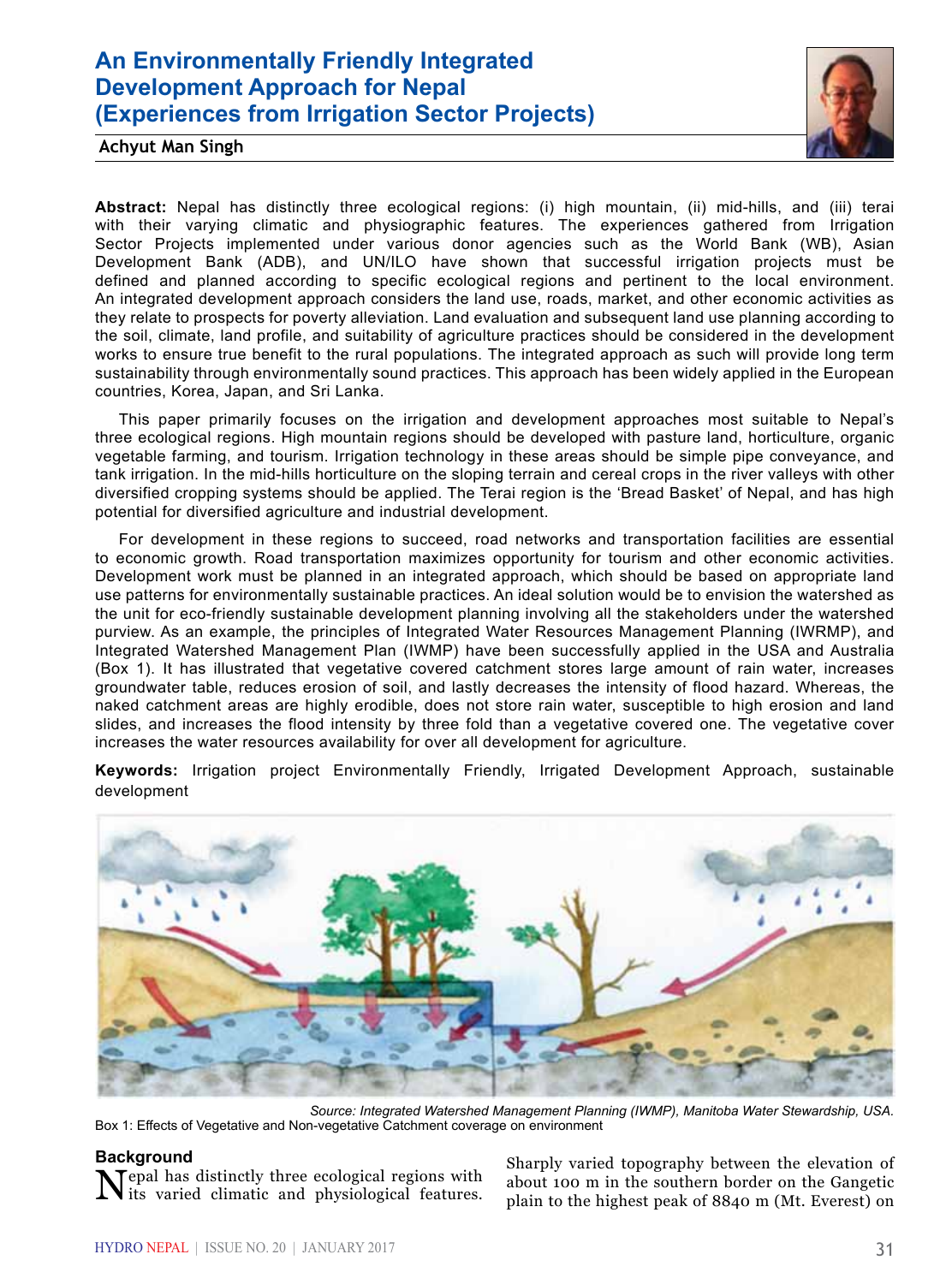the northern Tibetan border, bestow it with varieties of climate (see Figure 1). In general physical features, Nepal can be distinguished in three types as (i) High Mountain (Himalaya and its inner valleys), (ii) Mid-Hills (Midland hills and Mahabharat range), and (iii) Terai (Gangetic Plain and inner valleys). Their climatic variations are Arctic and arid in the Himalayan valleys, temperate in Midland hills and its valleys, and sub-tropical in Terai and its inner valleys (See Table 1).

| <b>Region</b>   | <b>Physiographic Division</b>                                 | <b>Climate Regimes</b>  |
|-----------------|---------------------------------------------------------------|-------------------------|
| Hiq<br>Mountain | h   Himalaya and its Inner Valleys<br>Himalayan Southern face | Arctic + Arid<br>Alpine |
| Mid Hills       | Midland Hills, Tectonic Valleys,<br>and Mahabharat Range      | Temperate               |
| Terai           | Siwalik Range, Terai and inner   Sub-tropical<br>Valleys      |                         |

*Source: World Atlas of Agriculture, By Gurung H., published by International Association of Agriculture Economics. Vol. 2, page 396. Novara.*

Table 1: Climatic variations in the regions of Nepal.

The potential impacts of development work on agriculture, agro-industries, and other sectors such as tourism and mining have not been compared to other countries such Africa and Asia. However, the potential benefits to Nepal have not yet been satisfactorily exploited and utilized due to a lack of vision and commitment from subsequent governments. In that light, this paper presents data from the 1990 to present.

Considering the setting of its physical features, including climatic and social environments, the development strategy and its planning must be focused to address these regions with appropriate technology in agriculture and irrigation. Development work in agriculture and irrigation sector alone cannot resolve the poverty situation of the regions, which, need an integrated approach to include other sectors such as transportation, marketing, agro-industry, and tourism. In order to plan overall economic development in these regions, one must have a clear understanding of the physical features of these three ecological regions including their limitations. The integrated development approach should be directed to alleviate the poverty. However, first priority should be to address food deficits and subsistence living through the development of agriculture and irrigation sector improvements with appropriate modern technology. Past experiences of the Department of Irrigation, and irrigation-related INGO's should be considered.

# *High Mountain (The Great Himalaya and its inner Valleys)*

This zone covers the northern high mountain regions having varying altitudes between 2,000 m to 8,848 m above mean sea level. Cultivation is practiced up to 3,500 m elevation. So there are limited lands available for cultivation in this zone. The southern face of Himalaya is covered with dense forest and experiences high precipitation whereas the inner valleys have very low rainfall. The area has temperate climate with dry



*Source: Water Management Manual, Nepal Irrigation Sector Project (NISP), Under Department of Irrigation (DoI) and World Bank (WB), Government of Nepal (GoN).*

Figure 1: Physiographic setup of Nepal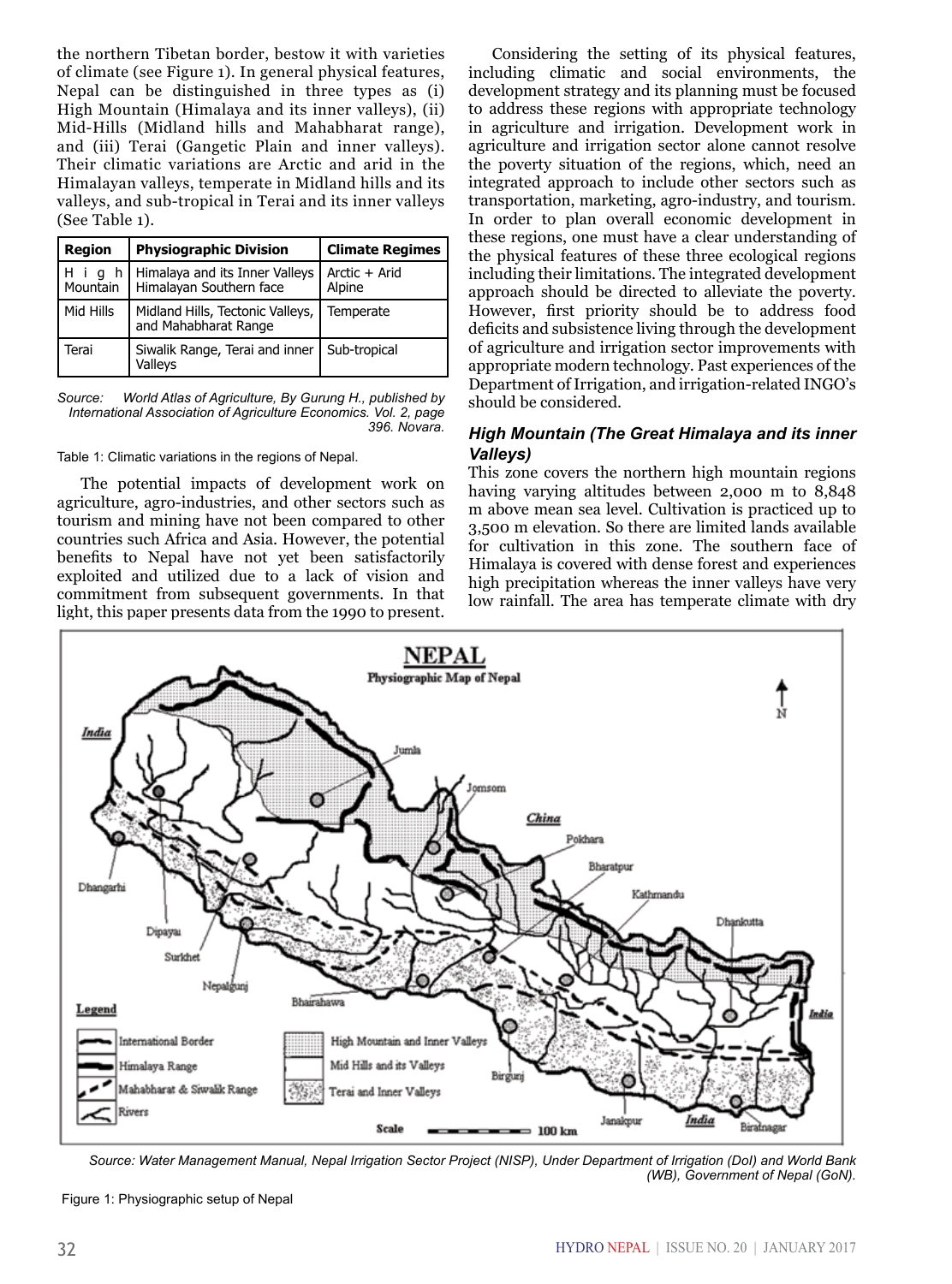and arid environment due to lee ward effect. The valleys are thinly inhabited and green areas can be found only near the villages where irrigation water is available. Pasture lands are available at high altitude near the snowlines.



Photo 1: The Everest, the Great Himalaya and Mustang Valley, Inner Valleys

# *Mid Hills (Mid land hills and their inner valleys)*

This belt of midland hills covers the central strip of the country comprised of numerous low hills, river valleys, and tectonic valleys. Most of these lands are fertile and have sub-tropical to temperate climate. The famous valleys of Kathmandu, Pokhara, Surkhet, Dang and Dipayal lie in this zone. Agriculture is the main occupation of the population. The area is densely populated inhabited by 48 percent of the total population of Nepal.



Photo 2: Mid Hills and its Valleys

# *Terai (Gangatic Plain)*

This ecological belt has flat terrain stretching from east to west direction along the southern border with India. The strip is a part of Gangetic Alluvial Plain formed under alluvial deposit of River Ganga and its numerous tributaries. The width of the plains area varies between 25 to 30km from the foot hills to the Nepal–India border.



Photo 3: Terai-gangetic Plain

**Development Approach**<br>Sustainable development in agriculture using environmentally friendly technology can be obtained only when a proper land use evaluation and its proper management has been made. Land use evaluation and planning has always been neglected in this country. A proper use of landscape with cultivation in the mild sloppy lands and in valleys, steep sloped lands being utilized for forest reserve, pasture land for barren and wastelands needs to be developed to achieve sustainable and environmentally friendly practices in agriculture. Several INGOs and NGO's have carried out isolated programs on the sustainable watershed management, agro-forestry, and other small-scale income generating activities. However, a long-term planning on land evaluation with proper study on soil type and its suitability for land use has never been applied.

Land use planning and applying development works suitable to its potentiality is the only right solution to keep environmentally friendly and lasting for the generation to come. In the High Mountain, the population is thin and development options are limited. In the case of mid hills, the degradation of land and its natural resources are high, which needs urgent attention in this aspect. In Terai, the growing population has encroached the forestlands discriminately endangering the environment. In such a scenario, an overview of the development approach could be conceived per the ecological regions.

# *High Mountain Zone*

This zone has always been a food deficit area, due to mono-crop a year cultivation, low rainfall, and inaccessible for conventional transport facilities. Population prevailing is thin, apart from agriculture farming, livestock and trade are their main occupation. Irrigation system is an integral part of their life as no crop is possible without irrigation. Snow fed streams and spring are tapped for irrigation. Vegetation is also thin due to lack of sufficient rainfall and excess grazing by the livestock. The topography is hostile and fragile; development works are difficult to apply due to its remoteness and fragile environment. A conceptual development approach has been proposed below with the following limitations.

Light materials easy for transportation are only possible to use for the infrastructure construction.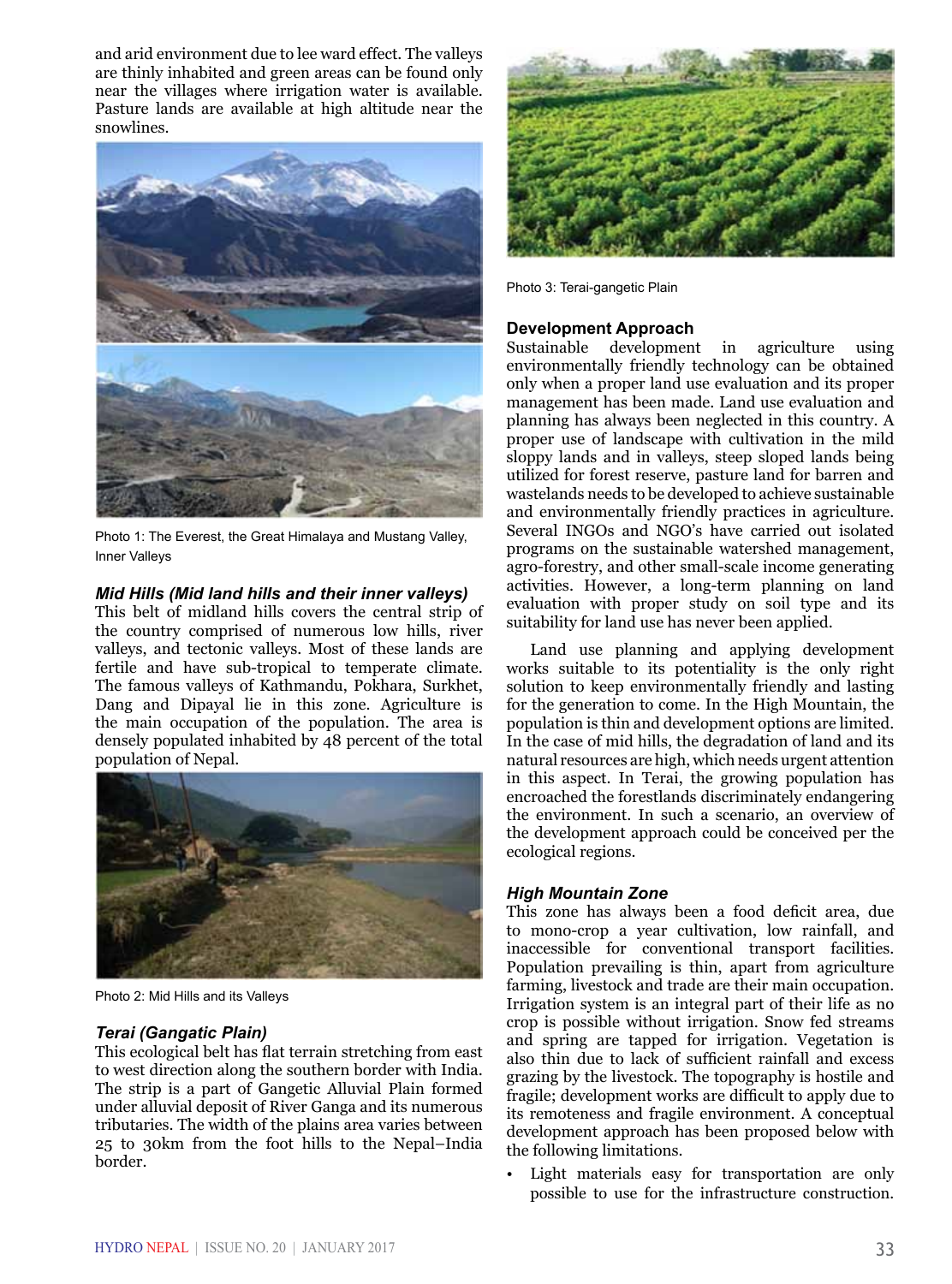Remoteness and expensive air transport availability warrants to take light simple technology. PVC pipes and plastic sheets are generally used for canal water conveyance instead of cement use.

- Low rainfall area, lack of vegetation, lack of proper fuel wood, and low production prevail. People in this area migrate to lower hills in search of food and job during winter.
- Arable lands are limited and there is limitation in the production level too. Only one crop a year is produced. Therefore, the food production warrants that the population cannot be fed without outside supply.
- Only possibility to resource generation is the livestock production, wool and if managed properly, tourism. But there are least other chances that we could do any external inputs at the present context to make them self-sufficient in food production.
- Depletion of forest due to high fuel requirements is another constraint. Growths of vegetation in these areas are extremely slow. So, forestation and regeneration of vegetation also is out of question. Only way of development is the pasturelands and if possible some species of fodder grass, and medicinal plants.

# *Proposed Development Technologies*

#### *Pasture Land Development and Management*

Overgrazing of pasturelands has resulted to scarce areas where the livestock could get proper fodder. Management of the pasture lands is a possibility by allowing grazing to limited and controlled areas only and shifting the grazing site in rotations by years.

#### *Livestock Management*

The livestock management could be introduced with improved technology and breeding technique.

#### *Herbal Production, Protection and Conservation*

Valuable herbs are available in this region, which needs controlled picking and export. Development of the natural herbal production technology is a possibility. Dabur Nepal has taken a land in lease at Marpha village of Mustang district to develop the herbal production. The naturally available herbs of the regions like "Yarchagumba" and "Paach aaule", and others should be conserved and controlled harvest should be introduced.

# *Horticulture Development*

Fruits like apple, pears and grapes are produced in large quantity in this region. Transportation and marketing have been the main constraints in developing this farming and benefiting the farmers in this region. Cost effective transportation facilities and marketing would boost up the farming communities.

# Arg*o-industry*

The fruits could be processed and proper management could be made to develop and support the fruit production.

# *Organic Vegetable and Improved Seed Production*

The climatic conditions are most suitable for organic

vegetation, which could be transported to markets for high value cash crops. In addition to, improved seed production also is potentiality to enhance the economic living standard of the areas.

#### *Tourism Development*

The tourism industry has been a viable option for the development of the region, which has already been proved in the past. The recent instability in the country has hampered the tourism industry, However there are ample potential for its development in the future, if the situation improves.

# *Possible Irrigation Technology Suitable for this Region*

The experience of the past irrigation projects in this region has given defined technologies which are suitable for this region;

- PVC pipes conveyances systems,
- Improvement of the traditional tank irrigation (Reservoir systems – 'Ching') by applying plastic lining and cement mortar. The technology has been successful in the Nepal Irrigation Sector Project in Mustang District,
- Introducing sprinkler and drip irrigation systems making it economically viable options,
- Low cost soil cement and plastic lining technology for the conveyance canals.

# **Mid-Hill Zone**

Agricultural cultivated lands in mid-hills have two types of land use - Upland as 'Bari' and Lowland as 'Khet'. In local terms bari means generally rain fed cultivated lands where non-rice crops as maize, finger millet and other beans are grown. The lowland cultivated areas are termed as 'Khet', which means paddy field prepared in terraced parcels or plain parcels forms. In Khet paddy crops are generally grown in the monsoon period, during other seasons other crops are grown depending on the irrigation facilities available. In this zone, arable lands also are limited as in the case of High Mountain. Rain fed 'Bari' does not produce adequate quantity of food grains, and combined with the 'Khet' the production of Mid–Hills also do not meet the requirements to sustain the population pressure. The population density in Mid Hills is high 5 to 7 people per ha of the cultivated area. The production limit in the rain fed condition is 2 to 3 ton per ha, where two crops a year are grown-Maize and finger millet in general. The chances of crop failure are high due to uncertainty of the rainfall pattern as dry spells frequently exceed two weeks. Utmost 2 tons per ha production can be achieved in the rain fed cultivated areas. This production level is marginally enough to sustain living for 5 to 7 people per ha. Therefore, farmers living in the rain fed conditions are basically living for survival only, other requirements for health, education and others are out of question.

# *Identification of the Constraints in Mid Hills*

- Population growth is the primary factor of Mid-Hills.
- No other economic activities are performed at this region except agriculture. And it is mostly traditional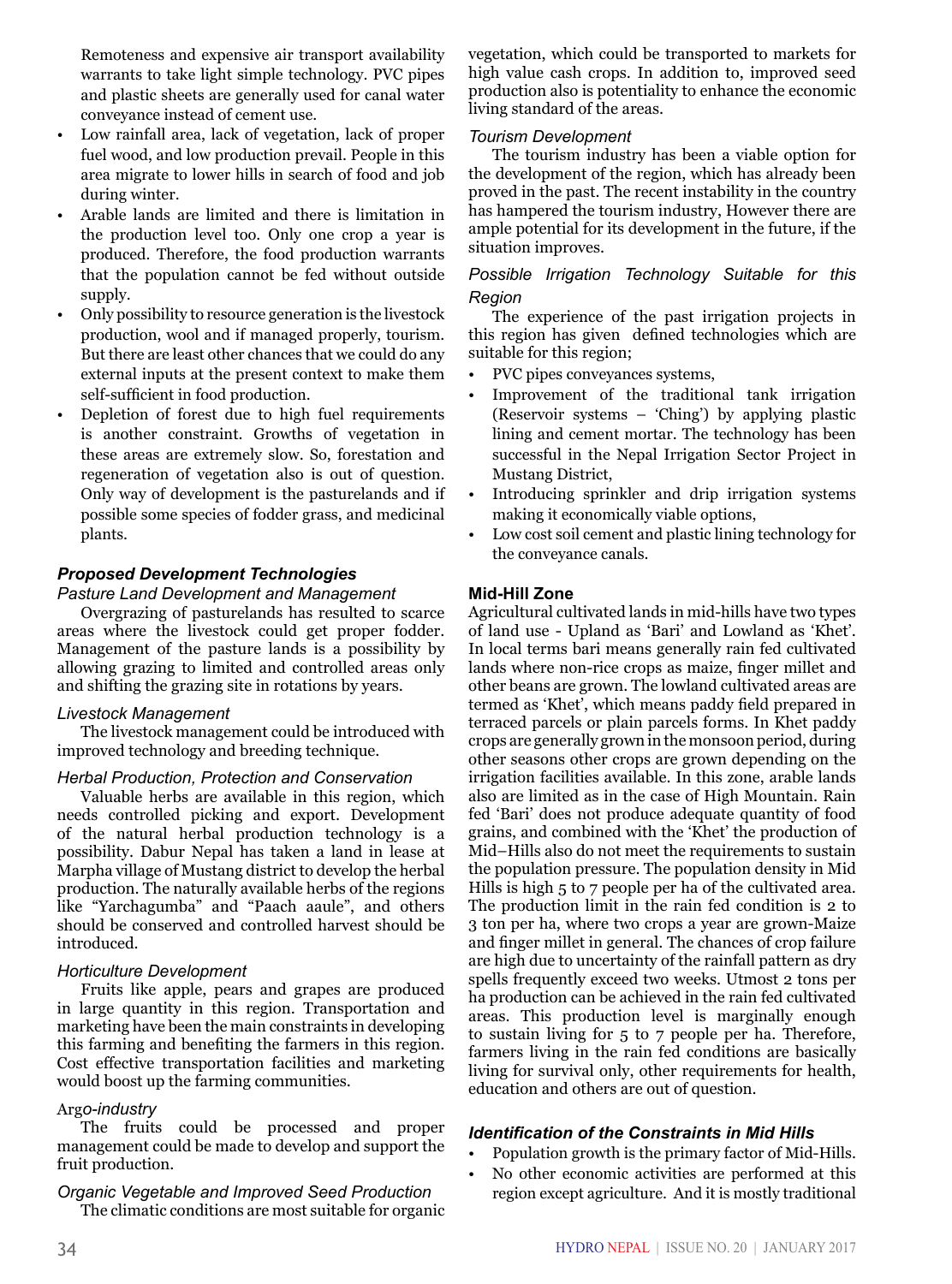cultivation with improved crops at approachable places.

• Depletion of forest has reduced the base flow of water sources and thus irrigated areas are also shrinking at hills. Another effect of forest depletion is the bank erosion by streams, which had become wider than in

In urban places, most of the skill works are done by Indian skill laborer, while unskilled Nepalese seek jobs in India as porters, guards, waiter, chaukidars, etc.

#### **Possible Development Approach**

• The government must carry out an intensive work



Box 2: Cattle population in Nepal

*Source; World Development Indicators, World Bank*



Forest land Area By Year

Box 3: Forest area coverage

the past (See Box 2).

- Depletion of livestock reducing organic manure and unavailability of chemical fertilizer caused low productivity of the land and thus the yield. The stagnant yield or decreasing yield rates of maize are the effect of low productivity of the mid-hill cultivated lands.
- Population could not be fed with the local food grain production. This scene is precarious that the people migrate as temporary laborers to India,third countries and Terai from mid-hills.
- The hilly populations of Far-West, Mid-West, and from Western Hills migrate temporary to India for subsistence. In contrary, labor from neighboring State of India have fulfilled the deficit agriculture labor requirements at Terai belt. Movement of laborers to and from India is not monitored.
- The poor laborer and farmers have no other skills than to carry loads as porter from one place to other.

to identify and register its citizen at Terai as well as hills and mountain. After thorough identification and registration only, programs could be launched to benefit and welfare the poor mass. Without obtaining proper record how one can manage to feed or to give welfare subsides. In Terai the open border with India has direct effect in monitoring the population identification, the task is most challenging, and however for national interest it is worthwhile to initiate such activities.

- Strict rules and regulation enforcements are another factor, which are prerequisites for any development works. Indiscipline society and weak law and order situation warrant anarchy and there is no hope for any development. The donors for development also are in watch and wait situation to invest extensively in Nepal due to its unstable governance system.
- The development work to target the poor population must be prepared incorporating all the dimension of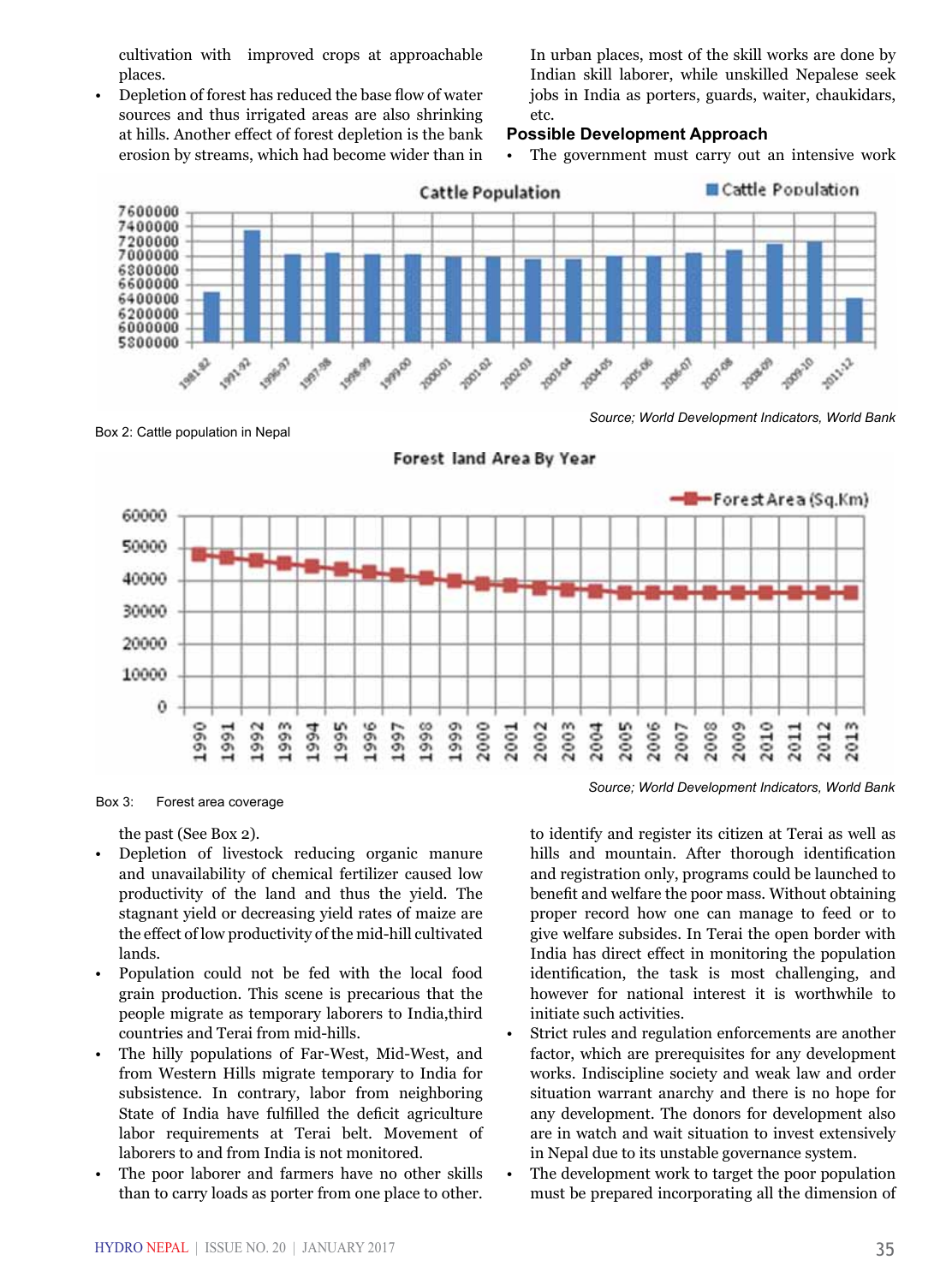the effects. Integrated approach from food production to market must be studied and designed based on practical experience and situation. Poor attention on local manure and giving high importance in applying chemical fertilizers resulted to very low livestock population, thus causing low application of manure, especially in the hills. The present scenario shows very low productivity at rural hills.

- Accessibility to farm land and market, for example, the Mustang Districts produced apple, peach production to its maximum level, but the products could not be sold in market, and used for manure and liquors production. Development works in one sector must be associated with all the other supporting components. If we talk about increasing production, it must be viable and profitable to farmers to carry out the activities to increase his production. For losses in investment, no farmer will use his effort and resources.
- Now, it is evident that road networks for transportation is essential for any fast development works. Recently engaged food for work programmed under UNDP, HELVETAS, GIZ and other assistance has developed roads to certain targets and are reported to be successful. However, the author feels that artery networks of all-weather roads is prerequisite which should be constructed with conventional engineering hi-tech methods, whereas the linking roads may be built with the local indigenous resources. For all out development, the artery roads linking major centers with the interior of the country must be developed for supporting any other developments. As market is vital for economic development, without transportation facilities the investment in development is meaningless. India where low cost roads have been developed successfully can be cited.
- In irrigation and agriculture sector the assistance must be focused for subsistence requirement with control investments. Where there is potential of market and all other facilities, the farmers must be protected and facilitated to enhance their production. Success stories of Dhading, Nepaese farmers along the Prithivi Highway could be taken as good example. However, the middle man buyers and transportation, and multi-layer sellers of the agri-production are exploiting the price setting to farmers and to the consumers. Farm house prices are sometimes more than 10 to 20 times less than the consumers' price at market. No control over the prices of vegetables and cereals in the prevailing markets especially in around the cities.
- Development of the 'Rainfed Tars' (River Terrace) along the banks of Snow fed Rivers. Most of the Mid-Hills River Terraces are rain fed and resided by the poor 'Subsistence Farmers'. Perennial water is flowing below about 100 m or less elevation. However, the farmers are facing acute shortage of water. Water harvesting with tank irrigation,

pumping schemes from the river is a possibility. The Irrigation Development works must be accompanied with electricity and the road networks to facilitate the agriculture impact from the schemes. An integrated approach with cash crop development with deep pumping schemes needs to be explored. Long hilly surface canal like in Chapakot, Attrauli Puttar are not only economically unfeasible, but requires large funds for maintenance, and their sustainability is always in question due to fragile geological strata along the canal alignment.

# *Terai-Gangetic Plain*

Terai has been the 'Bread Basket' of Nepal, and would be the basket for Nepal in future too. Food grains as well as other high value crops can be produced here, as it has great potentials and the required support services. Unlike the hills where the input supplies, technology and transportation are all hindrances for its agriculture development. There is limiting factor for production in hills and mountain and it should be matching with their environmental preservation. But in Terai, there is ample scope of development. It should be preserved and utilized properly for the country to feed the growing population.

Agricultural Perspective Plan (APP) has recognized to develop groundwater irrigation at Terai for yearround irrigation where it is applicable or have potential. The review on the present groundwater pumping schemes at Terai revealed that the cost of pumping is quite high and not economically viable to run it for conventional crops as paddy, wheat, maize. Unless the pumps are utilized for cash crops, the pumps are not profitable for use. Various constraints faced in Terai agriculture and irrigation sectors are presented below:

- Counterpart Indian Farmers are receiving highly subsidized fuel and electricity; therefore, the farmers in the Terai are compelled to compete with Indian counterpart in the market. With the open border, with no restriction for the import of agriculture production, the farmers are unable to compete in the market. These farmers need to be protected if at all the production and economic growth must be achieved at the farm level. The production boom in Terai Region shall indeed support the population of other region if these farmers are not in loss. Almost 100 percent of the Shallow Tube Well (STW) and Deep Tube Well (DTW) are running at low capacities less than 300 hrs. per annum. Cost effective running hours is computed 1,600 hours and above. Therefore, despite the technology and high potential of production at Terai. Government of Nepal policies must guard and protect the farmers against highly competent neighbor farmers of India.
- There is potential for irrigation development in Terai, which has been harnessed only one third of its total irrigable area. Large surface water schemes gravity irrigation is the right answer for this development, but these proposed schemes have been difficult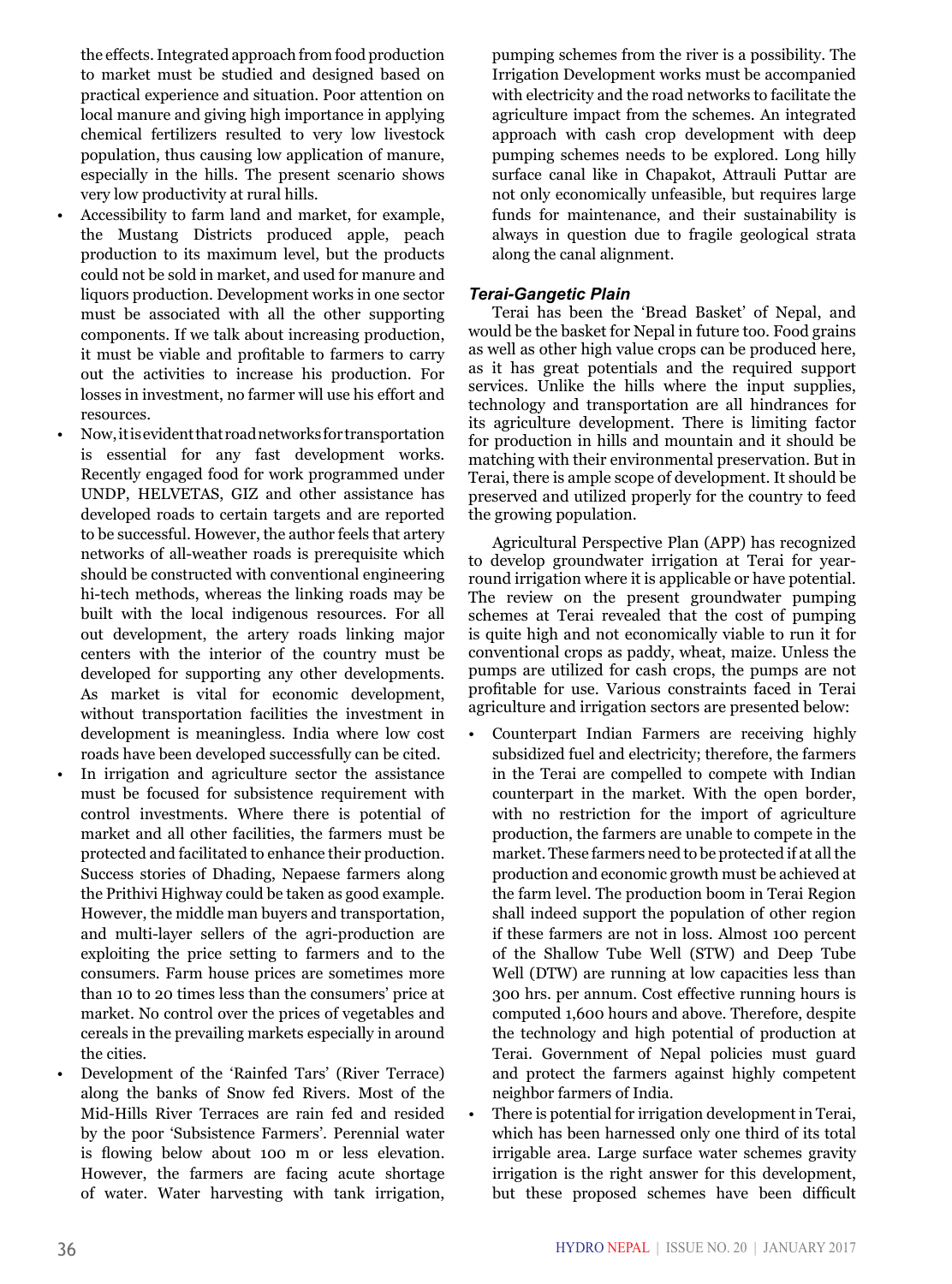to implement due to riparian issues with India. Government of Nepal own resources only could be utilized for this development. On the other side of Indian border, they have built all the possible large surface water schemes, which has been irrigating in millions of hectares of land. To foster agriculture production, this is one of the options that need to be considered.

# *Modernization of the Large Farmers Managed Irrigation Systems in Terai*

There are still several large Farmer's Managed Irrigation Schemes (FMIS) in Terai which are operated by the farmers with their own resources and minimum grant assistance from the government. These are Sorah Chhatis Mauza and Chhar Tappa of Rupendehi, Rani Jammara and Kularia of Kailali districts in Nepal. These systems are irrigating thousands of hectares of land and needs modernization at the present context of the development, as they still apply the indigenous technology in diverting and distributing the water share to the farmers. Several others as Budhi Kulo and other systems of Rajapur are developed with the new technology; Praganna of Dang valley has been in the construction phase. However, there are still needs to be developed in the remaining large FMIS.

# *Reconstruction and Revival of Defunct FMIS in Terai*

There are numerous FMIS in Terai, which were operational in the Jamindar System in Pre-Panchayat Regime. These are defunct and in non-operational condition at present. These systems should be developed up to the tertiary unit as in 'Sunsari Morang Irrigation System', keeping the spirit of Participatory Approach'.

#### *Groundwater Development in Terai to be focused in 'Rainfed Area' only*

Groundwater schemes are costly and require operation cost compared to surface scheme. The subprojects are not economically feasible unless it is used for cash crop development. Therefore, the development works could be applied in the rain fed areas where water is scarce and market is easily available. As the Indian counterpart controls the market of Terai, unless a policy change is made to protect the Nepalese farmers, the intensive cultivation with cash crop production will be slim.

# *Industry based Agriculture Practices*

In Terai there are numerous possibilities to establish agro industries as sugar mills, cotton mills and more industries related to base. Several attempts have been made in this approach, however full scale development is lagging due to poor management of the agroindustries.

# *Cold Storage Facilities Development*

It has been observed that cold storage facilities are not available to the farmers in the Terai belt, one in Bhairahawa is available, and there are none in other regions. The farmers are not able to cash their products properly due to the low-price competition of the neighboring Indian farmer's products. The cold storage facilities will support these farmers to take adequate

measures to store the product and sell it with good prices in time.

#### *Supportive policies in providing compatible Subsidy policy in electricity, import of fertilizer, and levy on agriculture products from India*

The neighboring Indian farmers are receiving large subsidies in electricity and agriculture inputs. The Nepalese farmers cannot compete with these products as the open border and no custom charges make it easier to import from India. So, a reasonable subsidy policy will be required to make the Nepalese farmers capable enough to compete with them.

# *Development of other Industries*

There are many opportunities to develop other industries at Terai. A proper policy would facilitate to develop viable industries at Terai.

# *Cost Effective and easy Transportation Facilities*

The high costs of the Nepalese products are also due to high transportation cost. This could be improved by introducing Railway or other alternate methods of transportation. It needs to explore some possibility in future planning.

# *Large Surface, Schemes Development*

Diverting the snow fed rivers for irrigation and hydropower in the inner valley and feeding the existing irrigation systems would secure the irrigable areas in Terai, as the local streams from Chure and Mahabharat range depleting fast due to rapid degradation of the catchments. Large surface irrigation systems development could be made to include large areas under year-round irrigation facilities.

# *Proposed Irrigation Project Formulation*

Experiences from the (ILC, NISP, SIP, and SISP)<sup>1</sup> sector projects have indicated that irrigation systems differ in their characteristics per the ecological regions, which largely depends on the topography and geological formation. Overall development strategies in these regions have been stated in the above paragraphs. In this chapter categorization and packaging of the development works are discussed.

# *High Mountain Zone*

The Hill zone has complex and variable climatic and topographic regions. The sloppy upland areas and lowland areas need to be separated for development consideration. In the upland areas, horticulture developments with sprinkler or drip irrigation systems are most appropriate. Non-conventional irrigation development could be introduced in this zone. Several success stories are available as Madan Pokhara of Palpa District. Irrigation system development in the existing FMIS also should be considered depending on the topography of the command areas. Proper land evaluation and introducing appropriate cultivation and development technology need to be formulated. Similarly in the low land valleys, large tars are to be considered in a separate development package. Hence for the Mid Hill zone the following packages are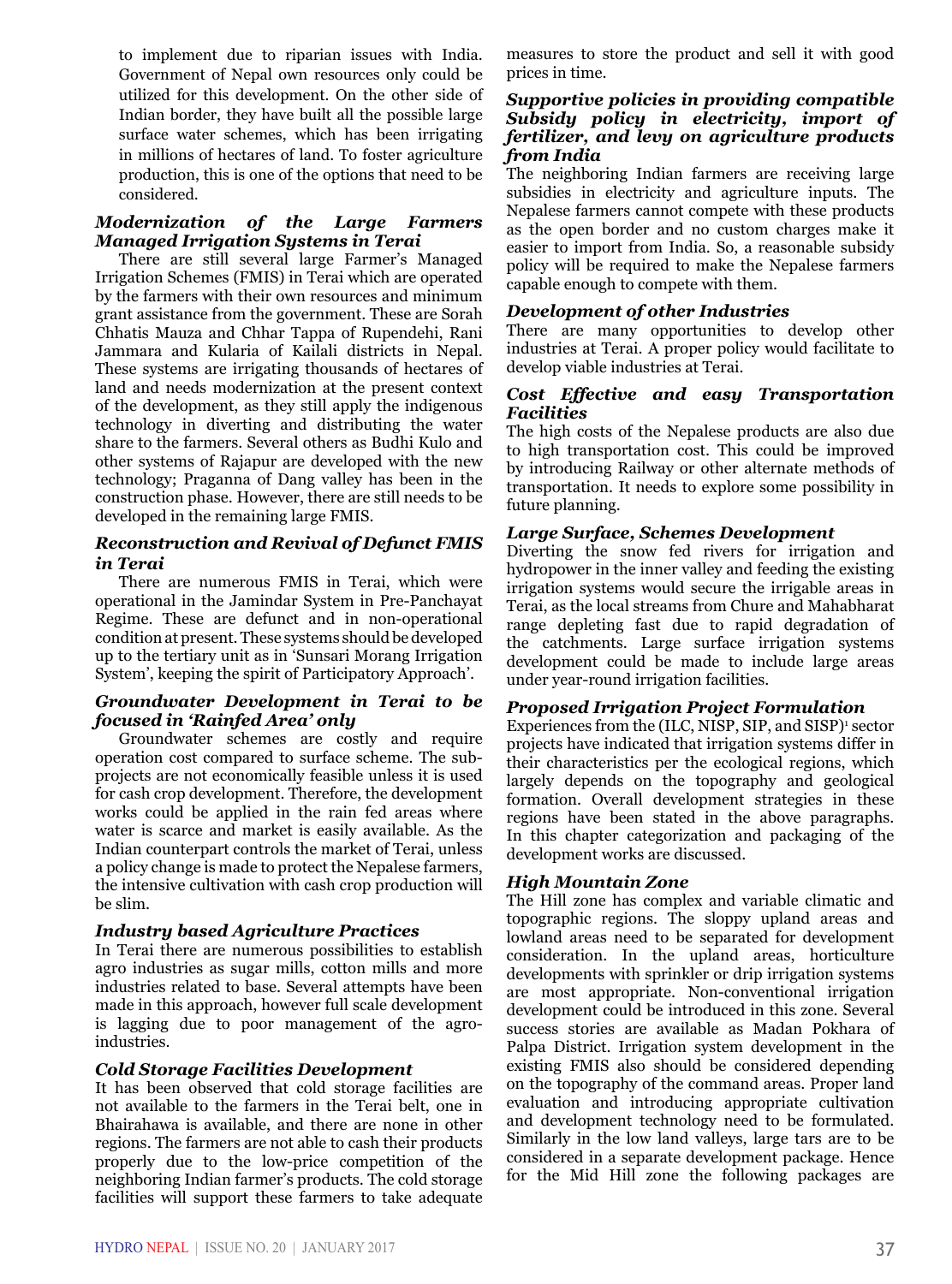recommended.

- **Package I** Upland Area topography sloping lands
- Non-conventional Irrigation Technology as sprinkler, drip, rain harvesting, local small FMIS.
- Agriculture practice should be horticulture, non-rice cereals, vegetable, and other crops.
- **Package II** Lowland Area topography valleys, tars, and flat plains

Numerous Farmers Managed Irrigation System exists in the valleys and terrace lands of the Mid-Hill zones. Rehabilitation of these existing systems, and introduction to a new rain fed areas are possible. Development works in this case needs intensive study and technological variations for the irrigation system design. Possible options are:

- Conventional intake, conveyance and distribution systems.
- Possibility of pumping schemes from the snow fed large perennial rivers as Kaligandaki, Marshyangdi, Mahakali, Karnali, Bheri, etc.
- Small dam and small reservoir schemes at the small catchment and drainage areas. This option has not yet been applied so far, but possibilities are there in the interior valleys of Kaligandaki and other river basins.
- There are many options for the agriculture development in this area, with conventional or new technology.

# **Terai**

In fact, Terai region is the main development zone where there are many possibilities of improvements either in agriculture, or in industry, or in any other sector. That is why the development works should have been planned in harnessing the potentialities of agriculture productions utilization as sugarcane, cotton, beans, etc. In the irrigation sector the packages of developments could be made as follows:

**Package – I** Large Farmer Managed Irrigation systems as (i) Rani Jamara and Kularia, (ii) Sorah Chhatish, and (iii) Panch Tappa etc. These large irrigation systems might cover more than 50,000 ha. of irrigable land.

- **Package II** Reconstruction and Rehabilitation of defunct Farmer's Managed Irrigation Systems like Pahele Bandh, Kajarar etc. It will cover mainly FMIS of 200 to 2000 ha. sizes of systems in Terai.
- **Package III** Groundwater Development in the rain fed areas not having surface irrigation systems.
- **Package IV** There are possibilities of developing irrigation systems in lift schemes. This needs keen attention and monitoring for its sustainability. Although, due to high cost of operation these systems are said to be unfeasible or failure, but in reality these systems are working and benefiting the farmers till

date as the cases of Koshi Pumps, Narayani Lift, and Marchawar Irrigation Systems.

**Package – V** Reservoir Development in the Foothills could be developed to store the rainy season excess water and utilizing the same during winter and dry period. There are numerous places, which are viable to build reservoirs. Example of the existing Banganga Irrigation System could be taken.

- -

*Achyut Man Singh, BE (Civil), M. Sc. in Soil and Water Management from The Netherlands is an Irrigation Specialist. He served in the Nepal Department of Irrigation for 22 years, and 20 years in the private sector mostly in the field of irrigation and Water Resources engineering. He served a number of assignments for the Asian Development Bank, and the World Bank. At present, he is a consultant affiliated with SILT Consultant Pvt Ltd as Senior Technical Adviser in watershed management, irrigation, and flood control project in Eastern Chitwan sponsored under Swiss Agency for Development and Cooperation (SDC).*

*Corresponding E-mail: achyutmsingh@gmail.com*

# **Footnote**

1. World Bank (WB) and Asian Development Bank (ADB) financed the irrigation sector projects – Irrigation Line of Credit Pilot project (ILC), Nepal Irrigation Sector Project (NISP), Irrigation Sector Project (SIP), Second Irrigation Sector Project (SISP), Irrigation and Water Resources Management Project (IWRMP), and Community Managed Irrigated Agriculture Sector Project (CMIASP). The last two projects are currently running.

#### **Bibliography**

- Project Completion Report, Nepal Irrigation Sector Project; World Bank (WB) assisted to Nepal, submitted by TA Team (Royds consultant Pvt. Ltd in association with CMS and MULTI consultants pvt Ltd), Kathmandu - June 2004.
- Project Completion Report, Second Irrigation Sector Project; Asian Development Bank (ADB) assisted to Nepal, prepared by SILT Consultatnt Pvt Ltd. June 2003.
- Irrigation Management Transfer Project Project Completion Report; ADB publication, 2004.
- Integrated Consultants Nepal; Diagnostic Study of Chandra Canal Irrigation System; Department of Irrigation's Study Report, 1998.
- The Tenth Plan (Poverty Reduction Strategy Paper), 2002 – 2007; His Majesty's Government, National Planning Commission, Kathmandu Nepal – July 2003.
- CBS 2003,2011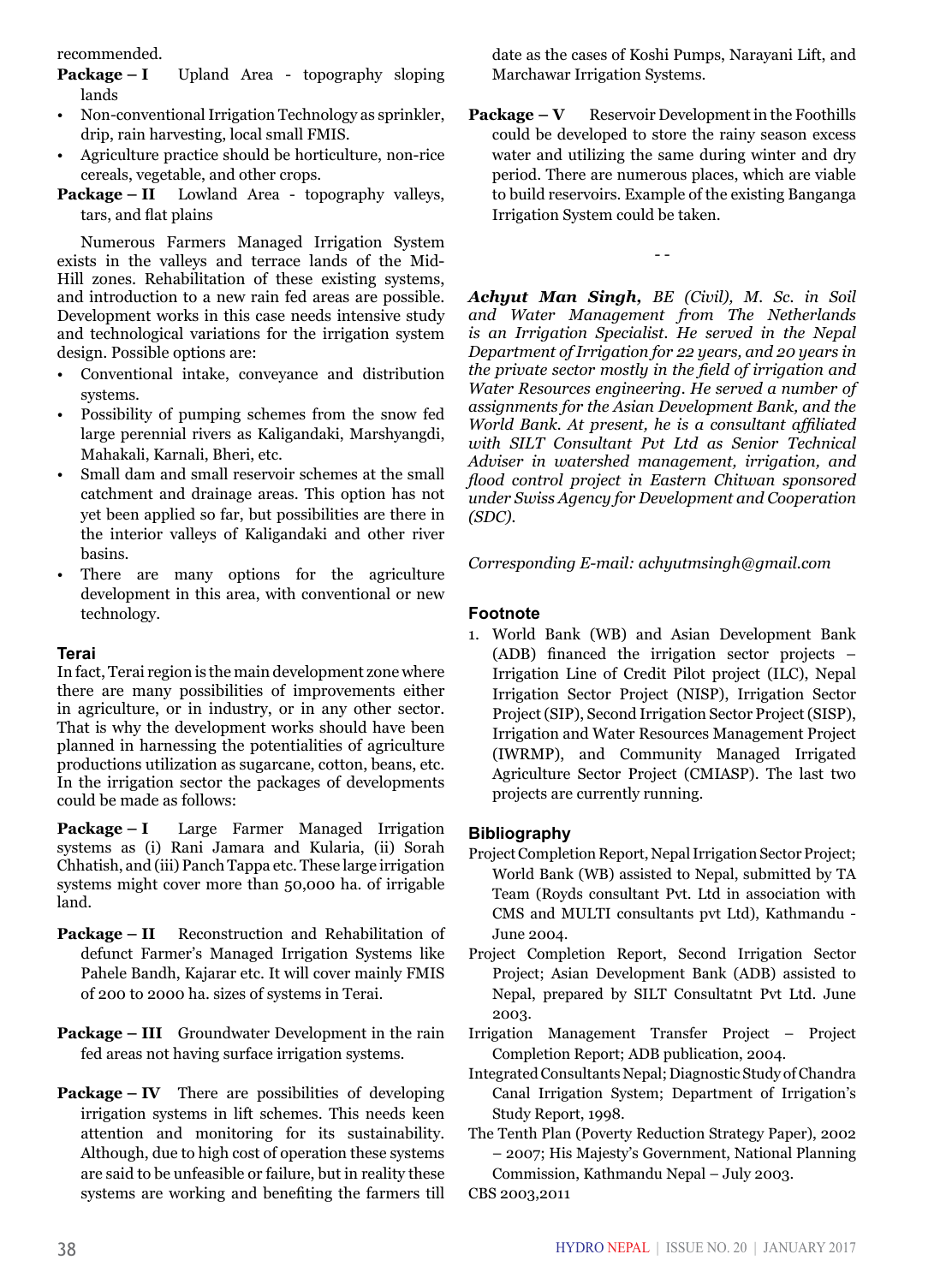

canal and tanks